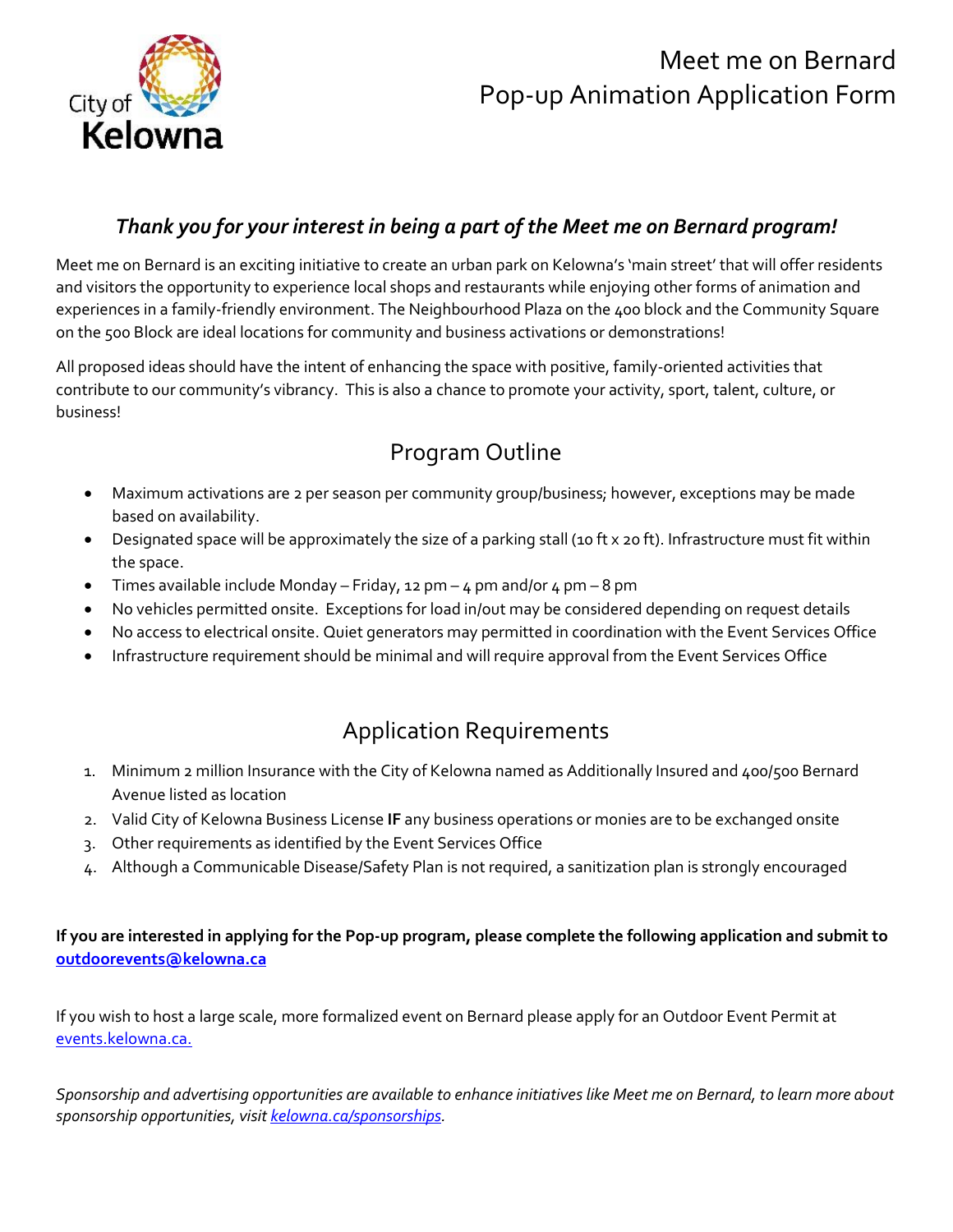

| Date of Application:                           |                  |              |  |
|------------------------------------------------|------------------|--------------|--|
| Organization/Business Name:                    |                  |              |  |
| Nonprofit registration number (if applicable): |                  |              |  |
| <b>Mailing Address:</b>                        |                  |              |  |
| City:                                          | Prov:            | Postal Code: |  |
| <b>Contact Name:</b>                           |                  |              |  |
| Phone:                                         | Alternate Phone: |              |  |
| E-mail Address:                                |                  |              |  |

Requested Activity: Please provide information on what type of animation you would like to do including activities, infrastructure required and other pertinent information.

<u> 1989 - Johann Stoff, deutscher Stoff, der Stoff, der Stoff, der Stoff, der Stoff, der Stoff, der Stoff, der S</u>

Location preference (see last page for site specific details):

*Please note, location will be assigned based on availability, best fit and feasibility* 

| 400 |
|-----|
| 500 |
|     |

No preference

**Block Block** 

Preferred date/date(s):\_\_\_\_\_\_\_\_\_\_\_\_\_\_\_\_\_\_\_\_\_\_\_\_\_\_\_\_\_\_\_\_\_\_\_\_\_\_\_\_\_\_\_\_\_\_\_\_\_\_\_\_\_\_\_\_\_\_\_\_\_\_\_\_\_\_\_\_\_\_\_\_\_\_\_\_\_\_\_\_\_

Preferred time:



Other information:

Onsite Name & Contact Info (if different than above):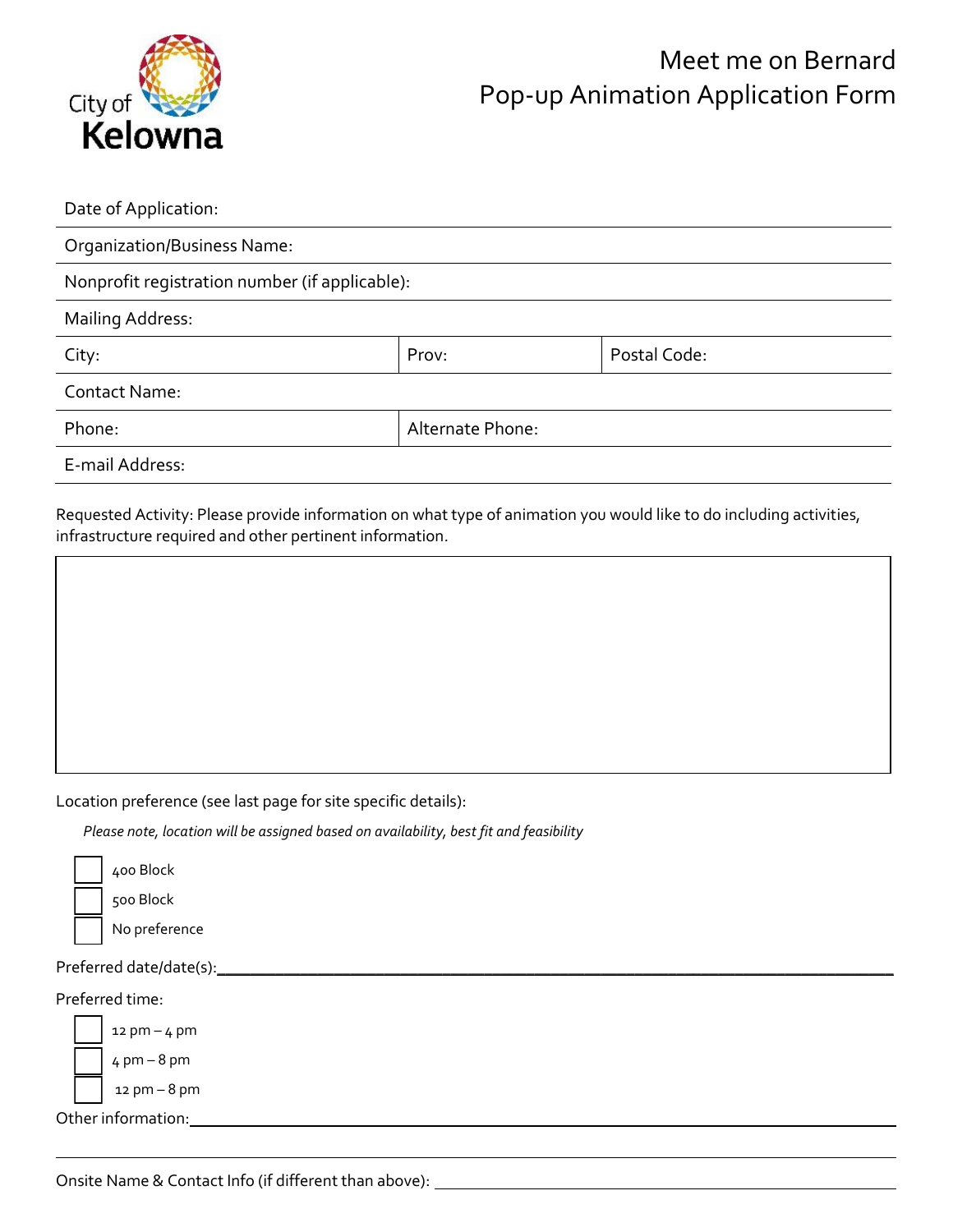# Meet me on Bernard Pop-up Animation Application Form



#### **CONDITIONS OF PERMIT**

**SUBJECT TO AN APPLICATION FEE DEPENDENT ON SIZE OF EVENT** (Refer to Fees & Charges Bylaw #9609) Facility Rental Fees, Application Fee and Liquor Special Event Permit Fee as applicable. Rental deposit (non-refundable) is required and will be applied to final balance. Rental deposit is due at the time of booking. Permit rental fees (if any) & Damage Deposit due 14 days prior to event.

**SECURITY/DAMAGE DEPOSIT:** The City reserves the right to determine the amount of a damage deposit/performance bond. Payment must be made in advance of the event. The damage deposit will be refunded, less any costs incurred for damages to City facilities/infrastructure as well as any additional fees incurred during or after the event the event such as (but not limited to) additional RCMP, Transit, Bylaw etc. The permit holder will be responsible for costs due to any damage caused by their subcontractors.

**PRIME CONTRACTOR:** As mandated by WorkSafe BC, a designated Prime Contractor is required when there are two or more workers on the job/event site to ensure the health & safety of all workers. If necessary, the permit holder may be required to enter a Prime Contractor agreement

**INSURANCE CLAUSE:** The Permit Holder shall, without limiting its obligations or liabilities under this Permit/Contract, procure and maintain, at its own expense and cost, the insurance policies and fulfill the requirements attached hereto and made a part hereof. The insurance policies/ requirements shall be maintained continuously from commencement of the Permit, Contract or Event hereunder until total completion of the Permit, Contract or Event or such longer period.

**HOLD HARMLESS AND INDEMNIFICATION:** The Permit Holder shall be liable for all loss, costs, damages, and expenses whatsoever incurred or suffered by the City, its elected officials, officers, employees and agents(the Indemnities) including but not limited to damage to or loss of property and loss of use thereof, and injury to or death of a person or persons resulting from or in connection with the performance, purported performance, or non-performance of this permit/contract, excepting only where such loss, costs, damages and expenses are as a result of the sole negligence of the Indemnities.

The Permit Holder shall defend, indemnify and save harmless the Indemnities from and against all claims, demands, actions, proceedings, and liabilities whatsoever and all costs and expenses incurred in connection therewith and resulting from the performance, purported performance, or non-performance of this permit/contract, excepting only where such claim, demand, action, proceeding or liability is based on the sole negligence of the Indemnities.

**USE OF CITY PARKS**: **NO GROUND PENETRATION (STAKES) OR STRUCTURES.** In the event this agreement is for the use of a park or playing field, there shall be no play where the combination of excess moisture and player usage may cause damage.

**FACILITY MODIFICATIONS:** The Permit Holder shall not construct, erect, attach or cause or permit to be constructed, erected or attached any device, fixture, sign, fence or other thing of whatsoever nature to any part of a City facility without the prior written consent of the Director of Active Living & Culture or his designate, or Roadway by permission from City of Kelowna, Transportation Services.

**CONCESSIONS:** It is expressly understood that the City shall have the sole and exclusive right to operate or lease out all concessions in or on a City facility and shall have the sole and exclusive photography, radio, television and recording rights with respect to the use of a City facility by the Licensee.

**LITTER CONTROL:** Permit Holders are responsible for collection and **removal** of litter generated by their event. Charges will apply for any clean up done by City Staff.

**SANITARY & STORM DRAINAGE PROTECTION:** Permit Holders may be required to make arrangements for protection of sanitary and storm drains.

**REMOVAL OF GOODS & CHATTELS:** The Permit Holder undertakes and agrees to remove all the goods and chattels of the Permit Holder on or before the termination of this agreement. In the event that the Permit Holder shall fail to remove such goods and chattels as aforesaid, the City may remove and store goods and chattels at the expense of the Permit Holder and the City shall not be liable for any damage to or loss of the said goods and chattels during such removal or storage, or both. All equipment, displays, moneys and other goods and chattels of the Licensee brought onto or into the City facility shall be the sole responsibility of the Permit Holder and the City shall not be liable for any damage to or loss of such equipment, displays, moneys and other goods and chattels from any cause whatsoever.